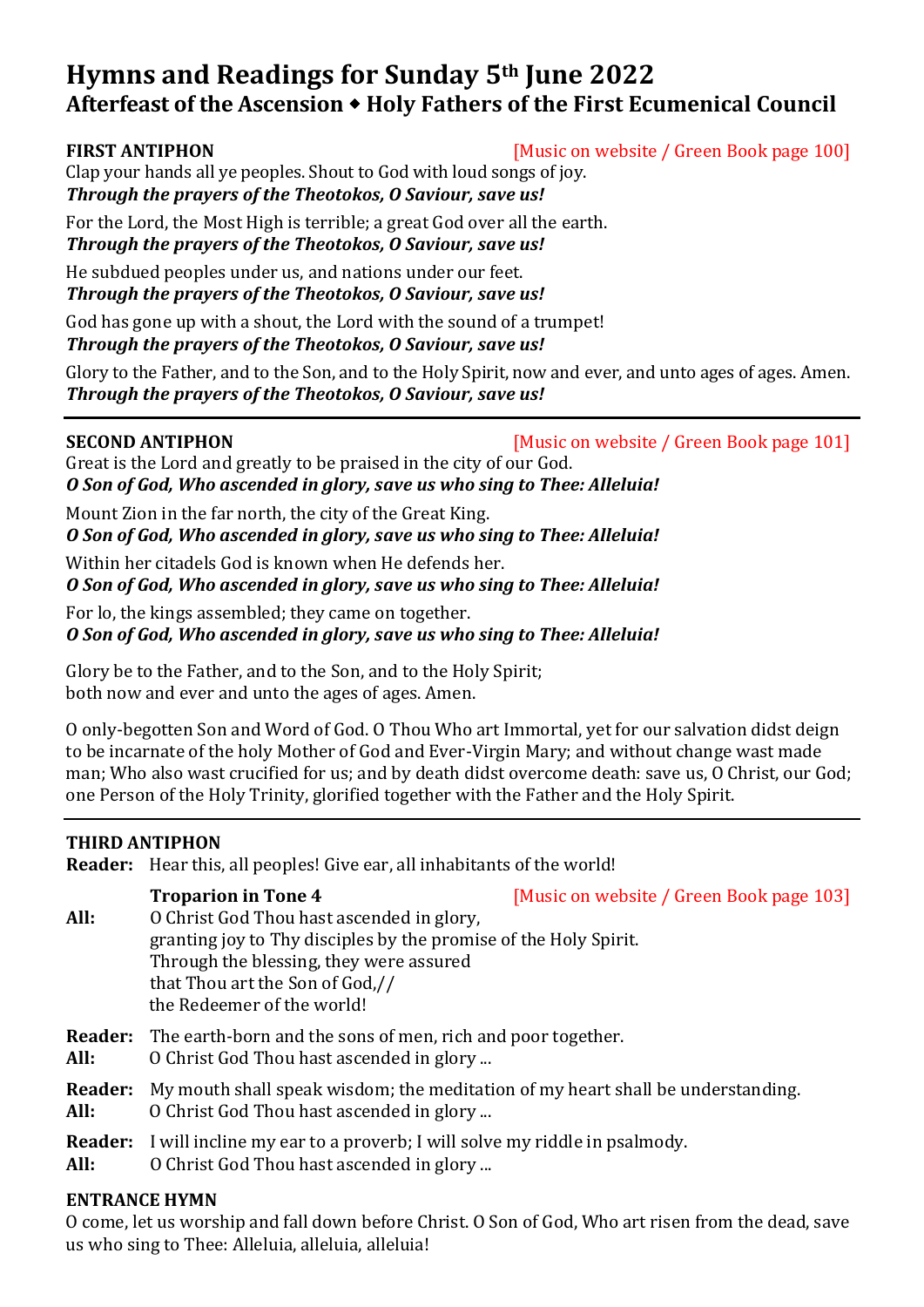## **TROPARIA AND KONTAKIA**

The Angelic Powers were at Thy tomb; the guards became as dead men. Mary stood by Thy grave, seeking Thy most pure body. Thou didst capture hell not being tempted by it. Thou didst come to the Virgin, granting life. O Lord, Who didst rise from the dead,// glory to Thee.

O Christ God Thou hast ascended in glory, granting joy to Thy disciples by the promise of the Holy Spirit. Through the blessing, they were assured that Thou art the Son of God,// the Redeemer of the world!

Most glorious art Thou, O Christ our God, Thou hast established the Holy Fathers as lights on the earth. Through them Thou hast guided us to the True Faith.// O greatly compassionate One, glory to Thee!

Glory be to the Father, and to the Son, and to the Holy Spirit;

## **Kontakion of the Holy Fathers in Tone 8** [Music on website / Green Book page 106]

The Apostles' preaching and the Fathers' doctrines have established one Faith for the Church. Adorned with the robe of truth, woven from heavenly theology,// it defines and glorifies the great mystery of Orthodoxy.

Both now and ever, and unto the ages of ages. Amen.

When Thou didst fulfil the dispensation for our sake, and unite earth to heaven, Thou didst ascend in glory, O Christ our God, not being parted from those who love Thee, but remaining with them and crying:// "I am with you, and no one will be against you!"

## **PROKEIMENON**

**Reader:** The Prokeimenon in the Fourth Tone.

**Reader:** Blessed art Thou, O Lord God of our fathers, and praised and glorified is Thy name forever! **Choir:** Blessed art Thou, O Lord God of our fathers, and praised and glorified is Thy name forever! **Reader**: For Thou art just in all that Thou hast done for us!

**Choir:** Blessed art Thou, O Lord God of our fathers, and praised and glorified is Thy name forever! **Reader:** Blessed art Thou, O Lord God of our fathers,

**Choir:** and praised and glorified is Thy name forever!

## **EPISTLE**

The Reading from the Acts of the Holy Apostles.

In those days: Paul had decided to sail past Ephesus, so that he might not have to spend time in Asia; for he was hastening to be at Jerusalem, if possible, on the day of Pentecost. And from Miletus he sent to Ephesus and called to him the elders of the church. And when they came to him, he said to them: "Take heed to yourselves and to all the flock, in which the Holy Spirit has made

**Troparion of the Resurrection in Tone 6** [Music on website / Green Book page 12]

**Troparion of the Ascension in Tone 4** [Music on website / Green Book page 103]

**Troparion of the Holy Fathers in Tone 8** [Music on website / Green Book page 106]

**Kontakion of the Ascension in Tone 6** [Music on website / Green Book page 103]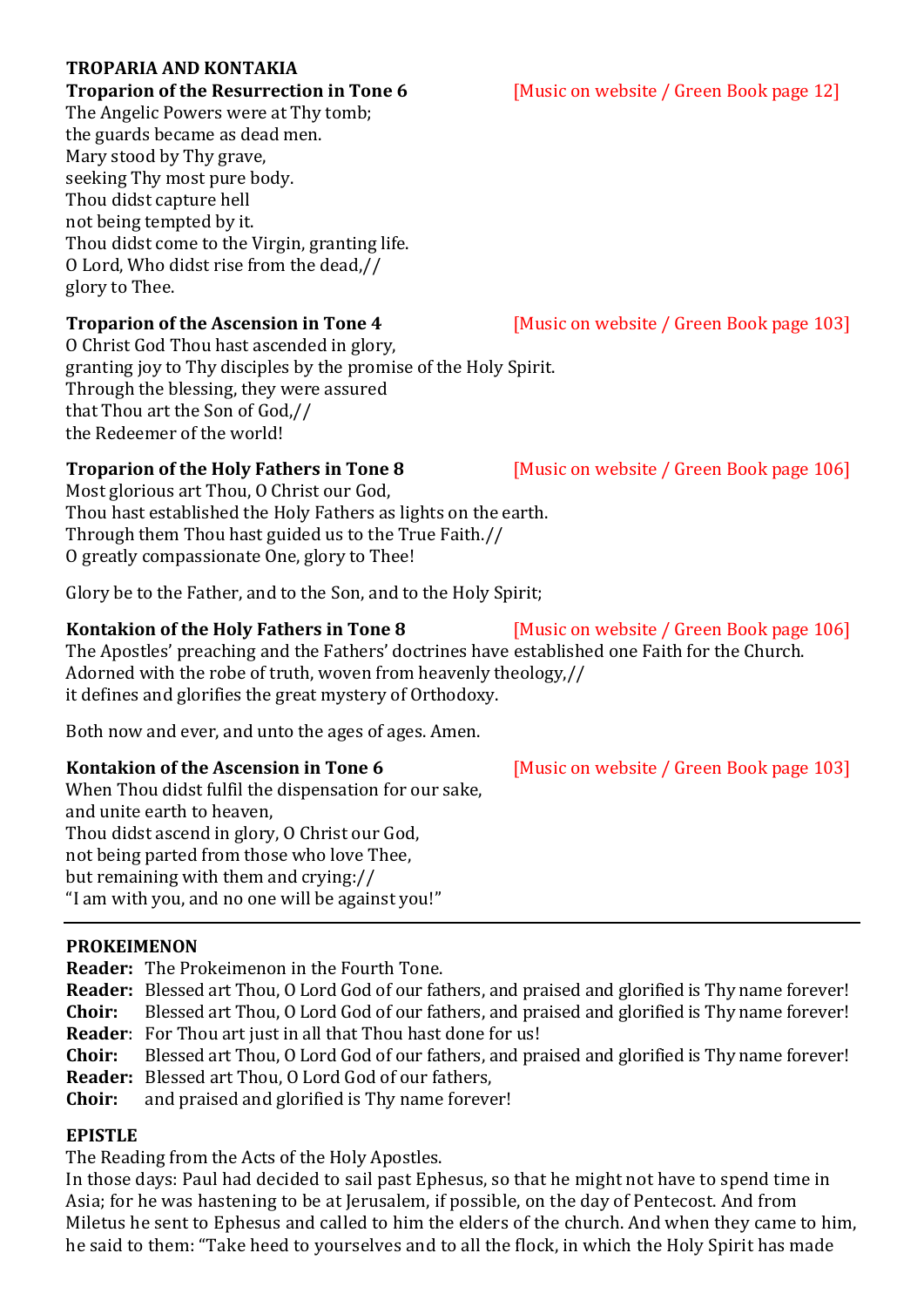you overseers, to care for the church of God which he obtained with the blood of his own Son. I know that after my departure fierce wolves will come in among you, not sparing the flock; and from among your own selves will arise men speaking perverse things, to draw away the disciples after them. Therefore be alert, remembering that for three years I did not cease night or day to admonish every one with tears. And now I commend you to God and to the word of his grace, which is able to build you up and to give you the inheritance among all those who are sanctified. I coveted no one's silver or gold or apparel. You yourselves know that these hands ministered to my necessities, and to those who were with me. In all things I have shown you that by so toiling one must help the weak, remembering the words of the Lord Jesus, how he said, 'It is more blessed to give than to receive.'" And when he had spoken thus, he knelt down and prayed with them all. [Acts 20:16-18, 28-36]

### **ALLELUIA**

**Reader:** And to thy spirit. Alleluia, alleluia, alleluia!

- **Choir:** Alleluia, alleluia, alleluia!
- **Reader:** The Lord, the God of gods, speaks and summons the earth from the rising of the sun to its setting.
- **Choir:** Alleluia, alleluia, alleluia!
- **Reader** Gather to Me, My venerable ones, who made a covenant with Me by sacrifice!
- **Choir:** Alleluia, alleluia, alleluia!

### **THE GOSPEL**

The Reading from the Holy Gospel according to John.

At that time: Jesus lifted up his eyes to heaven and said, "Father, the hour has come; glorify Thy Son that the Son may glorify Thee, since Thou hast given him power over all flesh, to give eternal life to all whom Thou hast given him. And this is eternal life, that they know Thee the only true God, and Jesus Christ whom Thou hast sent. I glorified Thee on earth, having accomplished the work which Thou gavest me to do; and now, Father, glorify Thou me in Thine own presence with the glory which I had with Thee before the world was made. I have manifested Thy name to the men whom Thou gavest me out of the world; Thine they were, and Thou gavest them to me, and they have kept Thy word. Now they know that everything that Thou hast given me is from Thee; for I have given them the words which Thou gavest me, and they have received them and know in truth that I came from Thee; and they have believed that Thou didst send me. I am praying for them; I am not praying for the world but for those whom Thou hast given me, for they are Thine; all mine are Thine, and Thine are mine, and I am glorified in them. And now I am no more in the world, but they are in the world, and I am coming to Thee. Holy Father, keep them in Thy name, which Thou hast given me, that they may be one, even as we are one. While I was with them, I kept them in Thy name, which Thou hast given me; I have guarded them, and none of them is lost but the son of perdition, that the scripture might be fulfilled. But now I am coming to Thee; and these things I speak in the world, that they may have my joy fulfilled in themselves." [John 17:1-13]

**THE ZADOSTOYNIK** [Music on website / Green Book page 105]

Magnify, O my soul, Christ the Giver of Life, Who has ascended from earth to heaven! We magnify the Mother of God, who beyond reason and understanding gave birth in time to the Timeless One.

### **COMMUNION HYMNS**

Praise the Lord from the heavens, praise Him in the highest! Rejoice in the Lord, O ye righteous; praise befits the upright! Alleluia, Alleluia, Alleluia!

### **AFTER COMMUNION**

"We have seen the True Light …" etc., as usual.